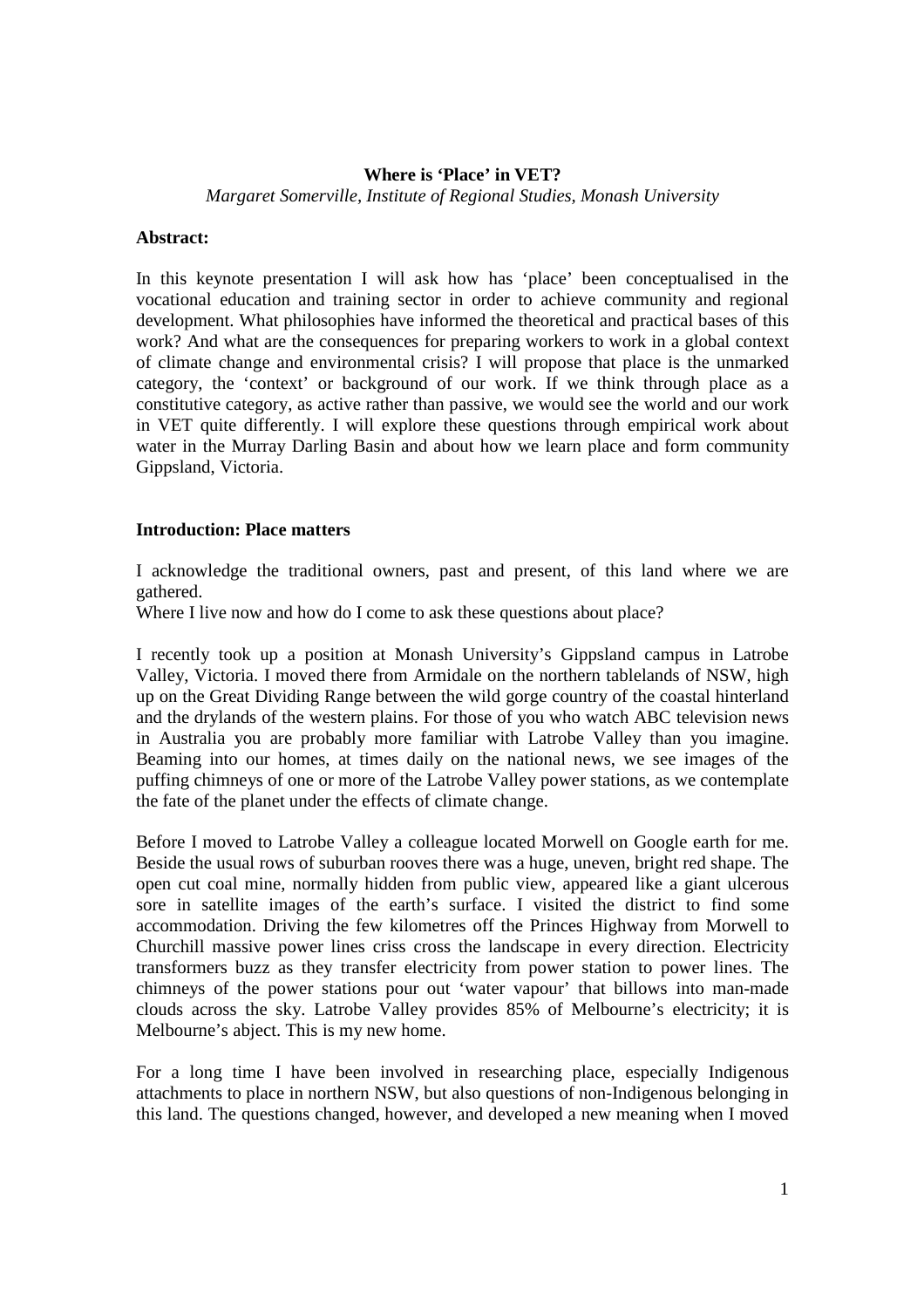to Latrobe Valley. Place matters. Questions about climate change, water, and eco-social sustainability have emerged as some of the big questions facing global populations today. The response to these problems has largely been framed in terms of the techno-scientific solutions of modernity – moving water, building more dams, de-salination plants combined with a neoliberal economic approach - water trading, carbon trading, and economic sanctions. I began to frame my research questions in terms of asking what might be an adequate educational response?

Two current research projects have moved me to think about these issues in relation to education and educational research. The first is about water in the drylands of the Murray-Darling Basin<sup>1</sup>. The second is about how we teach and learn about place and community across the curriculum, from early childhood to school and adult and community education. In the first project I am mainly working with Indigenous partner researcher/artists and their representations of water places, beginning with the Ramsar listed Narran Lakes in western NSW. The project is travelling from the Narran Lakes down the Darling and into the Murray, researching Indigenous storylines of water and how they are connected across the different language groups. The project was conceived in response to drought and the increasing lack of environmental flows that have starved the Narran Lake of life. The drought has intensified and the Murray-Darling Basin, as a global imaginary, has become visible on the nation's agenda. It has also been strongly linked to the issue of climate change. I am interested in what sort of pedagogies and sites of learning can change the way we think about water and water places.

The second project was designed to be located in three sites where universities had a brief to engage with their local communities and places – Logan in Brisbane, Western Sydney, and Armidale<sup>2</sup>. The aim was to examine 'pedagogies of place' (Somerville, 2008) in early childhood, school, and adult/community education, respectively, in these sites. My focus is on the adult and community education sector. When I took up my current position I re-located this aspect of the project to Gippsland. I mapped my own place learning, identifying key organisations and individuals including local and regional art galleries, tourist information centres, neighbourhood houses, national parks, landcare  $organisations$ , and power stations. We $3$  then interviewed people from these, and other providers of adult and community education, to find out how learning place and community happens in these organisations. While issues of climate change have emerged in this study the project itself has a deeper underpinning in theorising place learning outside discourses of crisis. This allows us to consider the contribution educational researchers might make to teaching and learning about place and community in a global world.

**Why 'place'?** 

-

<sup>&</sup>lt;sup>1</sup> Somerville, M. 2006-2008, Bubbles on the Surface: a place pedagogy of the Narran Lakes. (DP)

<sup>&</sup>lt;sup>2</sup> Somerville, M. Davies, B. Power, K. & Gannon, S. 2006-2008, Enabling place pedagogies in rural and urban Australia (DP)

 $3$  Dr Phoenix de Carteret, a Research Fellow employed on these projects has conducted interviews and assisted in the analysis for this paper.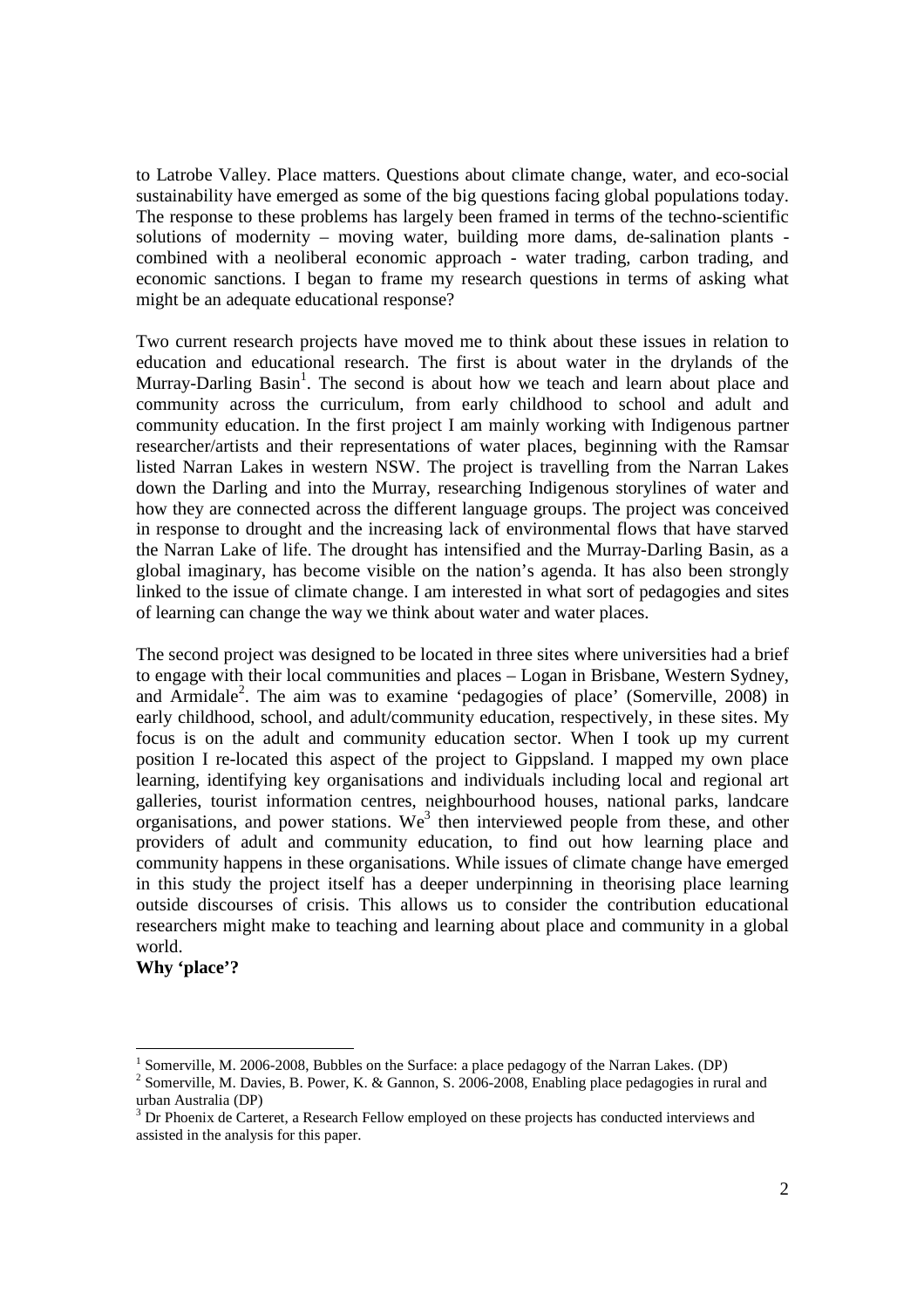My ideas about place as a constitutive force derive from my work with Indigenous people where I learned to think through place (Somerville, 1990; 2008). For me place matters as a geographical location, the physical terrain of our being; place matters as a concept in research and theory; and place matters as a practice. Place has been noted as an undertheorised concept in educational research generally (Gulson and Symes, 2007) and in the field of vocational education and training in particular, 'Place theory in our view has an enormous and as yet untapped potential to further our understanding and improvement of VET practices' (Falk and Balatti, 2008, 1). Place as a concept enables conversations across disciplines, between Indigenous and non-Indigenous world views, and links the local and the global. We can all relate to place and unlike 'environment' it is not attached to a particular discipline or research paradigm. We all have places we are attached to, places that we care about. Take a moment to think about your favourite place. Place is a very physical concept, a very specific geographical location. We are attached to places of our earliest memories. Recall, for example, your earliest memory of a water place. Is it a place where you played or swam? A beach, a storm water drain, or a puddle, a public or a lurky place?

In a review of 'place' in sociology, Gieryn (2000, 471) notes that 'Places are endlessly made … when ordinary people extract from continuous and abstract space a bounded, identified, meaningful, named and significant place'. We make the places of our work, our work makes the places of our communities, and our communities make the places of our world. Place, Gieryn (2000, 471) says, is thus remarkable because it is 'an unwindable spiral of material form and interpretative understandings or experiences'. According to Gruenewald, places also make us: 'As occupants of particular places with particular attributes, our identity and our possibilities are shaped' (Gruenewald, 2003: 621). Gruenewald believes that dominant storylines of place 'deny our connection to earthly phenomena, ... [and] construct places as objects or sites on a map to be economically exploited' and that we need to become 'conscious of ourselves as place makers and participants in the sociopolitical process of place making' (Gruenewald, 2003, 627). Changing our relationship to places means changing the stories we tell about places.

# **Where is place in VET?**

The NCVER website is an excellent database for accessing, and indeed for assessing, the research literature produced by the National Council for Vocational Education Research. I used the thematic search link to do a quick computation about where the concept of 'place' might be found. There were five thematic areas listed on the site with the following approximate number of studies listed in each thematic area:

| Students and individuals | 570        |
|--------------------------|------------|
| Teaching and learning    | <b>200</b> |
| Industry and employers   | 175        |
| VET system               | 300        |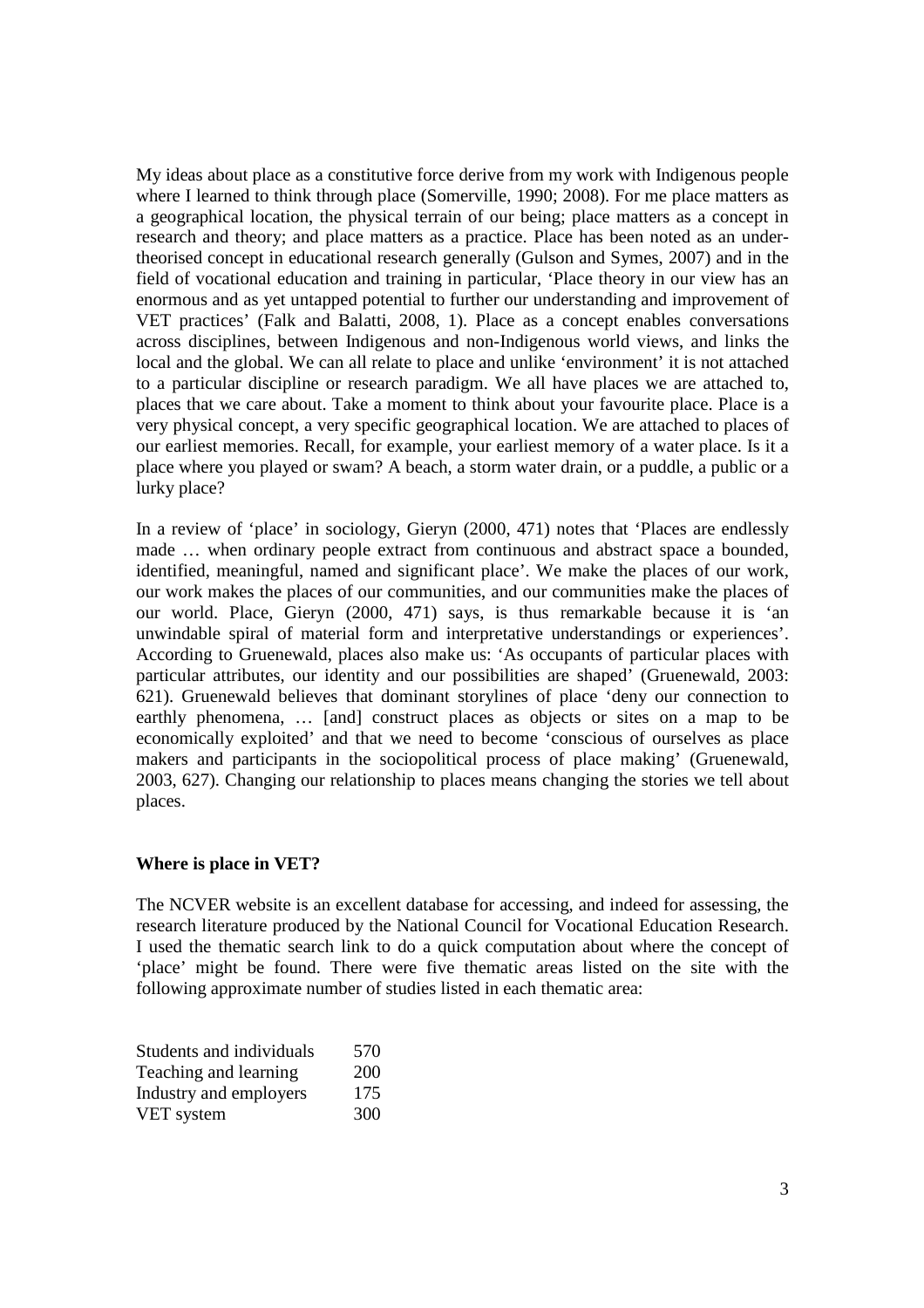| VET in Context | 195  |
|----------------|------|
| Total          | 1440 |

I selected 'VET in Context', the theme of this conference, as the one that would most likely include considerations of place. This category was then broken down into subthemes as follows:

| General                     | 6  |
|-----------------------------|----|
| Lifelong learning           | 16 |
| Cross sectoral issues       | 23 |
| International issues        | 40 |
| Context to innovation       | 12 |
| Economic                    | 21 |
| Work changes                | 33 |
| Social issues               | 26 |
| Regional issues             | 17 |
| <b>Environmental</b> issues | 1  |
|                             |    |

At a rough estimate the one study listed under 'environmental issues' is the only one that closely approximates my concerns with place, ie, 1 study of 1440, or approximately .07% of the studies funded by the National Council for Vocational Education Research were concerned with 'Environmental issues'. I also decided to check the studies under the theme 'regional issues'. The majority of these studies (12 out of 17) were concerned with partnerships of various sorts in rural and regional areas and how these might contribute to the VET agenda for regional growth and development. Only one of the remaining studies focuses on place: 'Exploring locality: The impact of context on Indigenous vocational education and training aspirations and outcomes'. This study used place via postcode as location to analyse access and participation of Indigenous people in vocational education and training. Place, as physical location, was portrayed as an impediment to achieving VET outcomes, not as an intention of the study itself, but as an affect of using the lens of VET, combined with location, to understand Indigenous participation. Where relationship to land is mentioned: 'Considerations such as family and community responsibilities, and connection to the land, prevent regional and remote learners from re-locating to urban areas in order to greater access employment opportunities' (Stehlik and Gelade, 2004,7), place attachment was further portrayed as an impediment.

The other example 'Learning to manage change: Developing regional communities for a local-global millennium' is an edited collection of 24 chapters (Falk, 2001). It is not possible to provide a detailed analysis of this book here, however, it is important to analyse the dominant storylines of place. Region as place is again noted as a global problem, but 'the problem' is to some extent critiqued: 'Regional communities are portrayed as being stuck in a downward spiral of declining commodity prices, public services, commercial facilities, and political influence' (Falk, 2001, 3). In the introductory chapter it is noted that place and identity count, that metrocentrism and its concomitant urban drift can be challenged by 'local identities of people and places which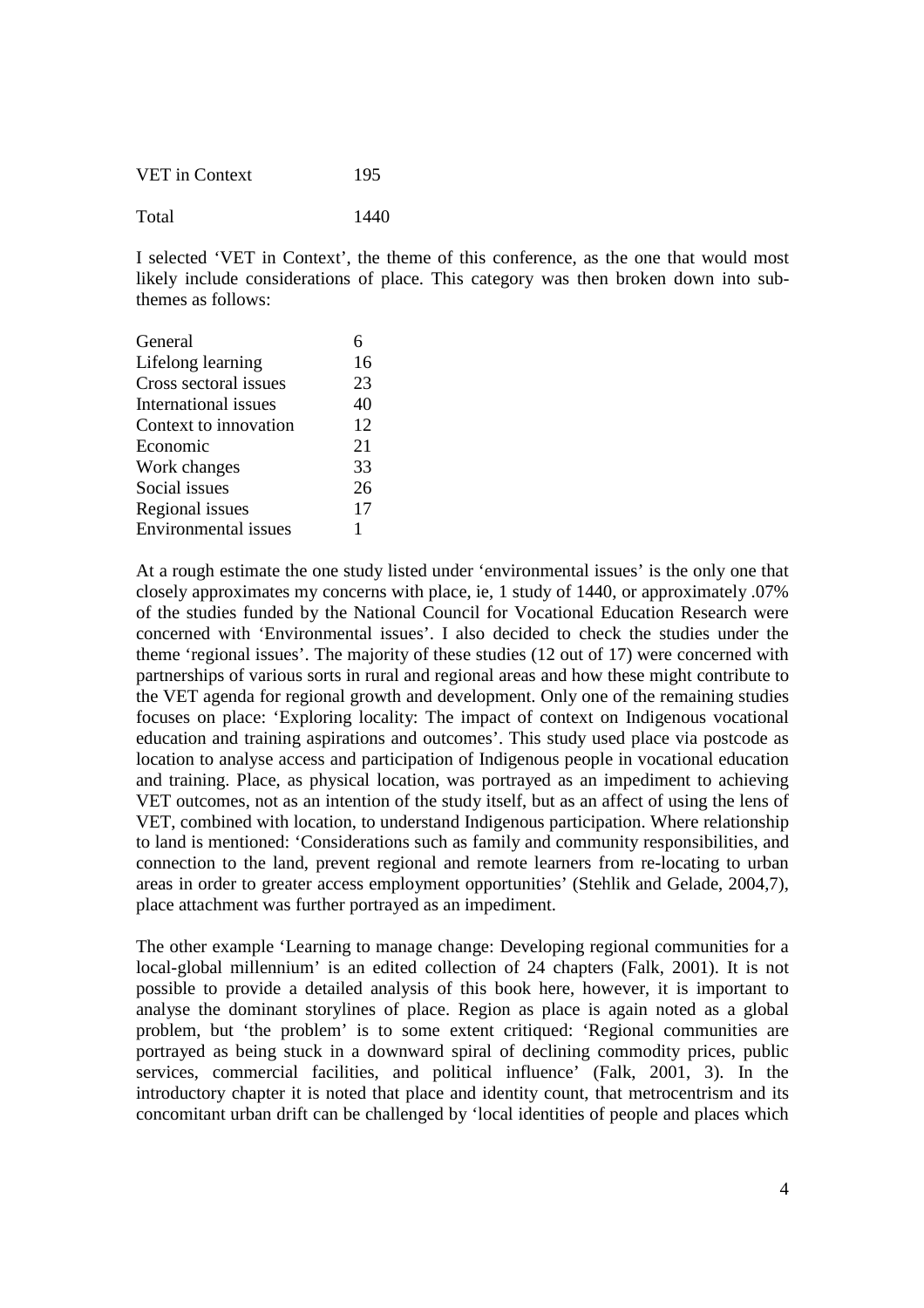stand in their own right' (7) and that it is important to take account of external processes 'while celebrating local place, history, and identity' (11). 'Local place, history and identity', however, is largely absent, with an account of local places only appearing in a chapter about the significance of sacred spaces.

This brief summary overview of NCVER literature through the lens of storylines of place tells us that 'regions' and Indigenous people are located, and for both their location is a problem, geographically, cultural and socially, individually and collectively.

In the one paper listed under the 'Environmental issues' thematics, 'Finding the common ground: Is there a place for sustainability education in VET?' Goldney et al (2007) examine the relationship between 'environmental sustainability education' and VET. It is interesting to note that the 'environment' has already slipped from the title of the report, revealing the risk of these terms whose overuse has tended towards a clichéd meaning of everything and nothing. They do however, draw on a 1987 United Nations definition of environmentally sustainable development that is close to an understanding of place: 'the environment is where we live; and development is what we all do in attempting to improve our lot within that abode. The two are inseparable' (World Commission on Environment and Development, 1987 in Goldney et al, 2007, 13). Sustainability is seen as ensuring that future generations can meet their needs and acknowledges the limits 'of the biosphere to absorb the effects of human activities' (13). In 2008, after the Stern Review (2007), it is commonly regarded by governments that the biosphere has already surpassed its limits and both parties in Australian federal politics accept that action to reduce emissions on a global scale is now urgent. Beyond the crisis discourse of climate change, How might we educate a generation of children and adults who inhabit a global cyber world to be attached to their local places, to inhabit, and to know place differently? How can VET respond?

Goldney at al (2007, 7) make the following recommendations:

- The vocational education and training sector (VET) has a key role to play in promoting sustainability education and training.
- Training packages are a practical means of integrating sustainability into vocational education.
- VET practitioners already use teaching practices that are appropriate for sustainability skills including action learning, group learning and problem solving.
- Learners can develop the ability to promote these in the workplace, devise and encourage sustainable work practices, and develop strategies for negotiating and justifying desirable changes with colleagues and managers.

They add, however, that 'the ability of the VET sector to accommodate this need will be limited by … existing VET culture, delivery systems and training packages (Goldney at al, 2007, 9). So, what are the existing VET culture, delivery systems and training packages, and in what ways are they an impediment to introducing education for environmental sustainability? I believe that VET in Australia has the following characteristics that are an impediment to education for environmental sustainability: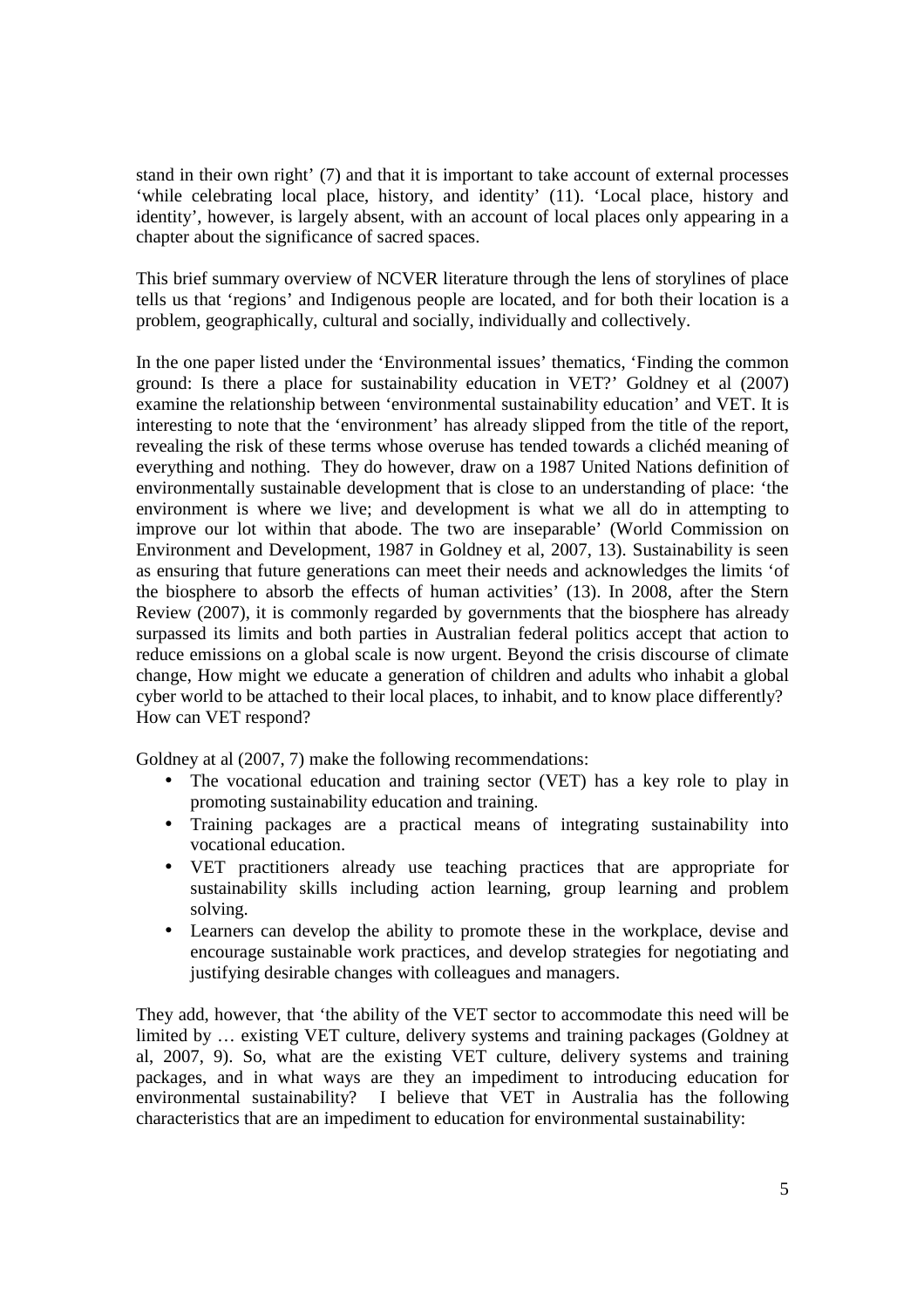- VET in Australia is currently conceived as narrowly skills based with a focus on paid employment and narrowly conceived economic outcomes
- Philosophically VET in Australia is underpinned by behaviourism and influenced by neoliberal economic and techno-scientific approaches
- Pedagogically VET is wed to behaviourist pedagogies and ongoing attempts to ameliorate this within this paradigm will not alter the approach to teaching and learning
- VET is the preferred model for all adult and community education so it has colonised the ACE sector through the application of funding models
- VET as it is currently practiced in Australia is past looking rather than futuristic, concerned with occupations and tasks that are already classified and organised around performance based assessment

According to Goldney at al (2007, 9), 'if vocational education and training is to remain relevant in the changing workplace and community in general', a new paradigm is required. I am interested in exploring what that new paradigm might be.

# **Place pedagogies in rural and urban Australia**

The research study, 'Enabling place pedagogies in rural and urban Australia', is informed by a framework developed from my years of learning place and community with Indigenous people. In summary, the 'Place pedagogies' framework has three essential elements or principles (Somerville, 2008): 'our relationship to place is constituted in stories and other representations; place learning is local and embodied; and deep place learning occurs in a contact zone of contestation'. Rather than elaborate on these principles here, I will explore them through the case study of the Morwell River Wetlands described below.

The findings of our study of learning place and community suggest that place learning is almost entirely absent from the formal sector of adult and vocational education, as was indicated in the literature review. While the ACE sector in Victoria is an important potential site for local place learning, it is contextually responsive (see Sanguinetti's concept of  $p|ACE<sup>4</sup>$ ) rather than place focussed. Neighbourhood Houses, in particular, provide a home and sense of belonging for learners who for various reasons have been disadvantaged by formal learning systems. For these learners, the Neighbourhood House is the first step in engaging with education and it is critical that such places of learning are locally responsive. Imagine Bendoc, for example. Located in the most remote corner of Gippsland near the source of the Murray River and three hours from the nearest large

<u>.</u>

<sup>&</sup>lt;sup>4</sup> In Sanguinetti et al 2004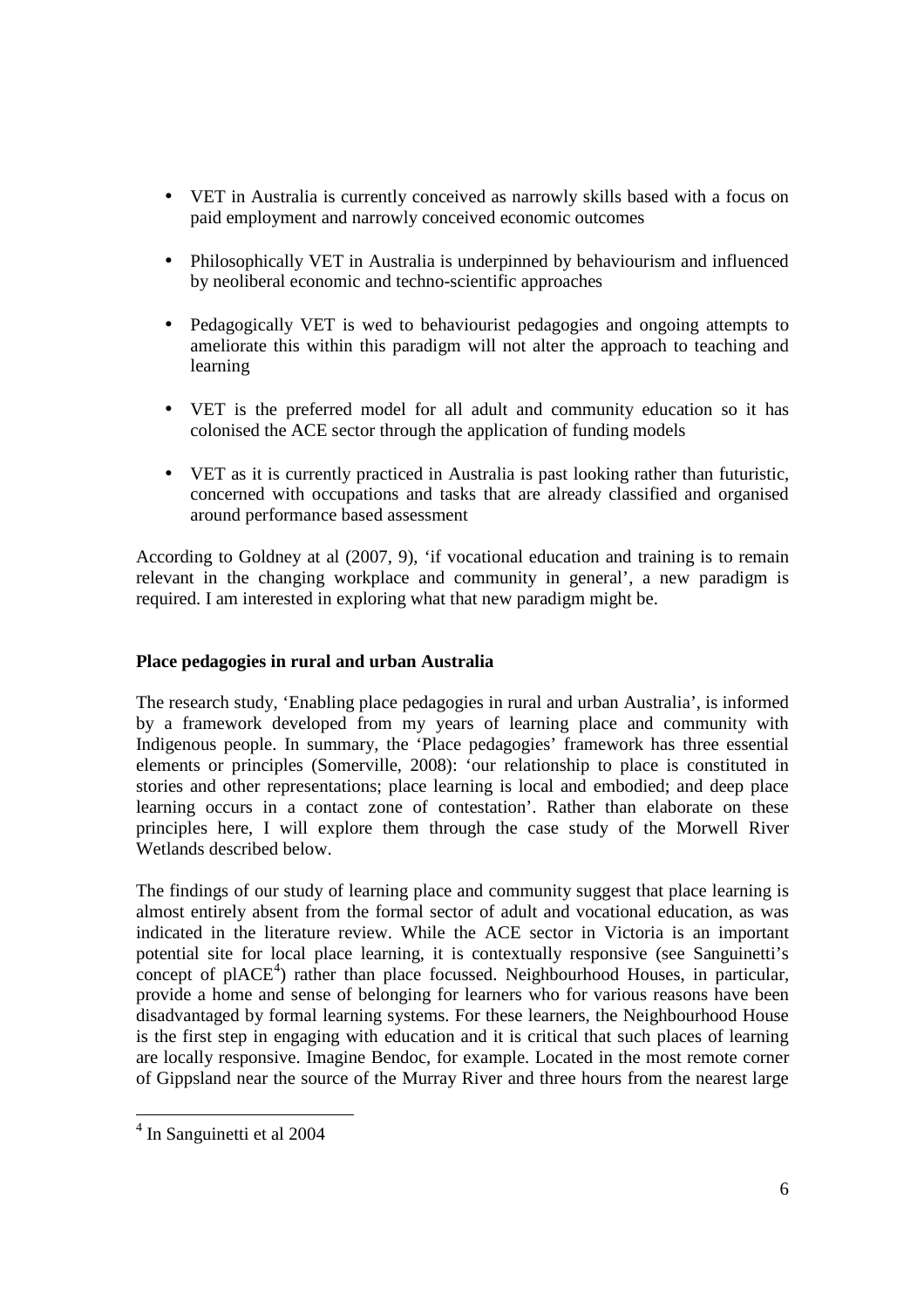town, they regard their Neighbourhood house as their bus which provides access to everyday (learning) activities that we take for granted – shopping, movies, and networking with other communities. The most important work of their centre is community building, evident for example in their activity to restore the village church, building at the same time a sense of shared community and history. The bus and the church activity were self funded and their VET courses are run to try to support these other activities that are not valued or provided for under current funding regimes.

Conflict between ACE and VET frameworks produced by current funding models that favour narrow employment outcomes are common across the whole of the ACE system in Victoria. These conflicts undermine and threaten the very work that the ACE system can do in terms of accessing the most disadvantaged and providing a pathway into VET. The irony for example in Latrobe Valley is that there is a huge pool of unemployed people who have now experienced intergenerational poverty and disadvantage since the privatisation and automation of the power industry in the 1980s. At the same time there is a massive skills shortage to the extent that proposed regional development activities are rejected by the Department of Regional Development because of the inability of the region to provide skilled labour (Carseldine, 2008<sup>5</sup>). The Churchill, Moe and Traralgon Neighbourhood Houses all report a constant struggle for funding and balancing their access activities and those that build important community social capital with VET funding outcomes.

An example of how the nature of community building and locally responsive pedagogies can support an enabling place pedagogies is de Carteret's project about identity and place in Gippsland.

The most extensive place learning, however, is happening in the community sector from providers who are not specifically intended to provide adult education. These include landcare organizations, catchment management authorities, art galleries, tourist information centres and national parks. The kinds of pedagogies employed in these organizations are innovative, often emergent, and interlinked in exciting ways through networks of exchange. While I could go into detail of each of these organizations and what place pedagogies are employed in their work, I will describe one example of an integrated program. In the following example of the Morwell River Wetlands program I will tease out the various involvements of some of these providers and how we can imagine such an integrated program working from the point of view of vocational education.

# **Morwell River Wetlands**

I became interested in the Morwell River Wetlands program through my own place learning and through visiting our teacher education students on prac placement. I connected to the placeness of the wetlands through my own earliest memories of water places:

<u>.</u>

<sup>&</sup>lt;sup>5</sup> personal communication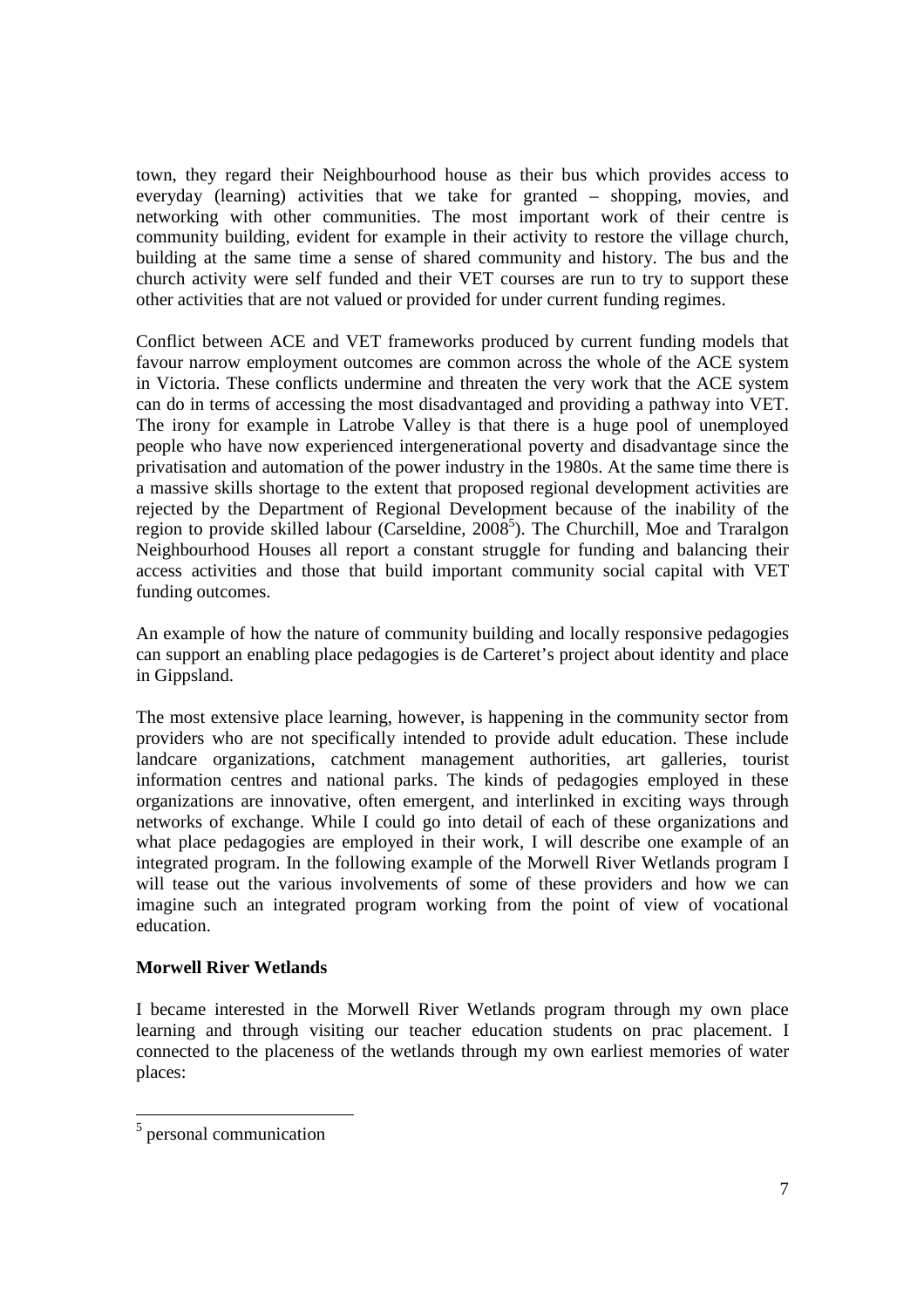*Walking out of the scrub at the edge of the playing field there's a big puddle of water lying since recent rains. My heart rises the first time I see this water appear after drought. The second time there is already an amazing chorus of frogs. My son tells me they sing in chorus so the females can choose a mate. But where do they come from? There have been no frogs singing since that first day at dawn. Why aren't they singing? Is it the time, or are they all gone again? It's Sunday morning so I wander over to the little wetland. I think about knowing a place day in and day out, over seasons and years to really know what is going on, I think about how places teach us. I crouch down beside the water in the pose of the child, crouching down beside this place just to see what I can see. I smell the rank smell of childhood water holes filled with water after rain. Peering in to the shallow pool I enter a still, tea coloured world of decaying leaves and grass, tiny creatures minutely disturbing with their movements. But there are no tadpoles at the edges of this water. Why, I do not know. I walk a little further, feet squelching in the mud, looking for telltale signs of frog's eggs with their tiny black dots of tadpoles coming into being, the sort of clear gelatinous globs on the smooth surface of the water. How did I learn that these were baby tadpoles?* 

The Morwell River itself is an interesting phenomenon. Over fifty years ago it was diverted into a pipe for the open cut coal mine. Aboriginal artefacts on display in the reception area of the power station tell another story of a time when people sang, danced, camped and ate by the river. The open cut will be extended again. In this move, reported in the local paper, we will have an 'improved river and an improved road'. The river will once again be diverted to expand the coal mine. This time it will be liberated from its pipe and returned, according to the planning map, to a river's meandering curves. I learn that the Morwell River Wetlands is part natural, part artificial, constructed by International Power, the British Company who now own Hazelwood Power Station. The Commercial Rd Morwell Primary School has a special relationship to the wetlands and has monitored its evolution through the frogs, native trees, shrubs and grasses, and other creatures large and small who have come to inhabit this place.

The Morwell River wetlands program is integrated across all grades in the school and across all subject areas. In the early grades the children study the needs and life cycles of frogs, rearing tadpoles in the classroom. The middle grades are involved in monitoring the wetlands through frogs and other animals that live there, and the upper grades conduct scientific analysis of the wetlands through monitoring water quality. The school draws on two key community resources to sustain this program: Waterwatch and Community Frog Census, supported by the local Catchment Management Authority:

*Waterwatch is one of the key things that will keep this project in focus in the long term. I see Waterwatch as the hub of the wheel, things revolve around them, because they've got their macro surveys, the Waterwatch lessons they do in schools … Waterwatch gives focussed ongoing training for the skills, the bigger picture of things, what we do with the data, photopoint monitoring (Interview, Max Sargent, 2007).*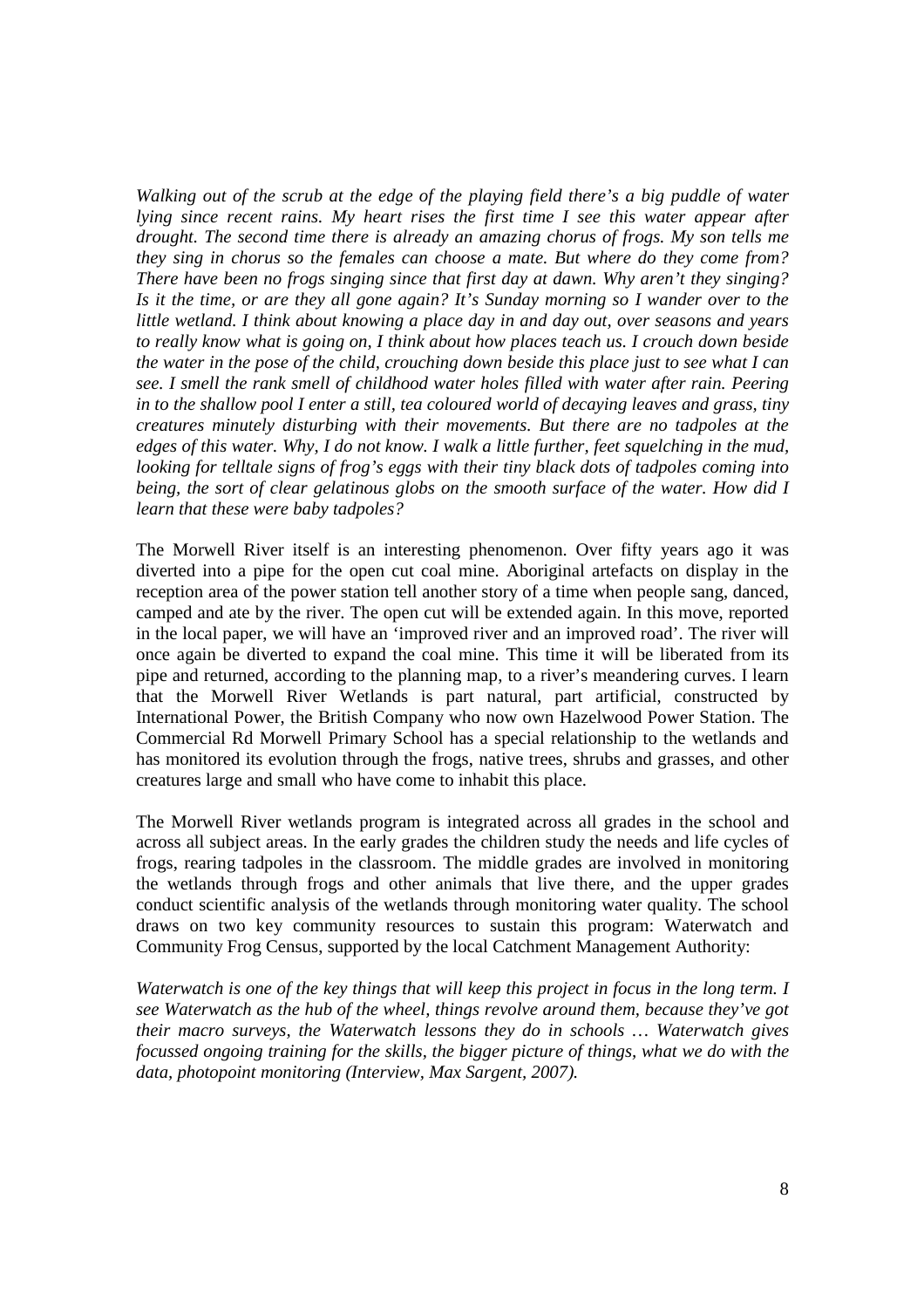The schools worked with the Amphibian Research Centre to develop the Frog Census program because 'frogs are the gateway to understanding the wetlands'. With the Amphibian Research Centre they developed family science nights:

*He would come down for three days at a time and involve the communities and I think that's been one of the key factors in setting the scene, with each of the school communities, that wetlands are a good thing to preserve and frogs are the gateway to study the wetlands. … he has his slide show and we do family science activities based on frogs and on those nights he trains the teachers, you have tea after school and he says here's the range of activities you'll be running tonight and he gives the background to each of those activities and the science behind those activities (Max Sargent, 2007).* 

These community education nights involved hundreds of families over the time of the grant: *'their response was so huge our multi purpose room was like a can of sardines, people outside the doors and windows'* and they now have an ongoing community Frog Census Program funded by a partnership between Yallourn Energy (another power station in Latrobe Valley) and the Amphibian Research Centre. Once a month children and their parents meet at the wetlands to record frog calls: *'I think of one particular girl, in her family there's about nine kids and she's getting towards the end of all the kids, but Dad still finds time to come with her every month'*. The night I visit the wetlands Kylie is there with her Dad taking photographs and cavorting with twin boys who are there with their mother.

It's just on dusk, mid Autumn when we drive into the site. A half full moon and cool wind blows over the Wetlands, the Freeway humming in front of us and the Hazelwood Power Station behind. Partly natural, partly artificial, the original river is somewhere nearby. Here in the wetlands the frog chorus begins. Frogs' skin is a permeable membrane between inside and out, so frogs are a good measure of a place. Ben and Jim, ten year old twins, run down the road to join us, followed by their mum, and then Kylie, one of nine children, with her Dad. Last month, because of the drought, there was no Community Frog Watch. Snakes hide in the giant open cracks, we were warned. Tonight, after recent rains, we make our way through frog calls, along softening cracked edges of the water, under the rising moon. Kids playfully using digital camera/recorders take photos and record the frog calls. We hear a whistling tree frog, and a common froglet, and on the ground we read the telltale signs of fox, wallaby and kangaroo.

Four of the people I have interviewed for the place pedagogies project have links to the Morwell River Wetlands through the webs of connection that sustain their work. Kevin Jones is a civil engineer employed by Hazelwood International Power as an Environmental Officer. He has been responsible for the construction and ongoing maintenance and monitoring of the wetlands project. Max Sargent is a primary school teacher who is responsible for the integrating the wetlands as an educational site across the curriculum of the primary school and for Community Frog Watch. Lizzie Clay is an organic farmer in the area and Chair of the Board of West Gippsland Catchment Management Authority and is responsible for the vision behind the operations of the CMA. John Durrant is an ex primary school teacher and principal who is an Education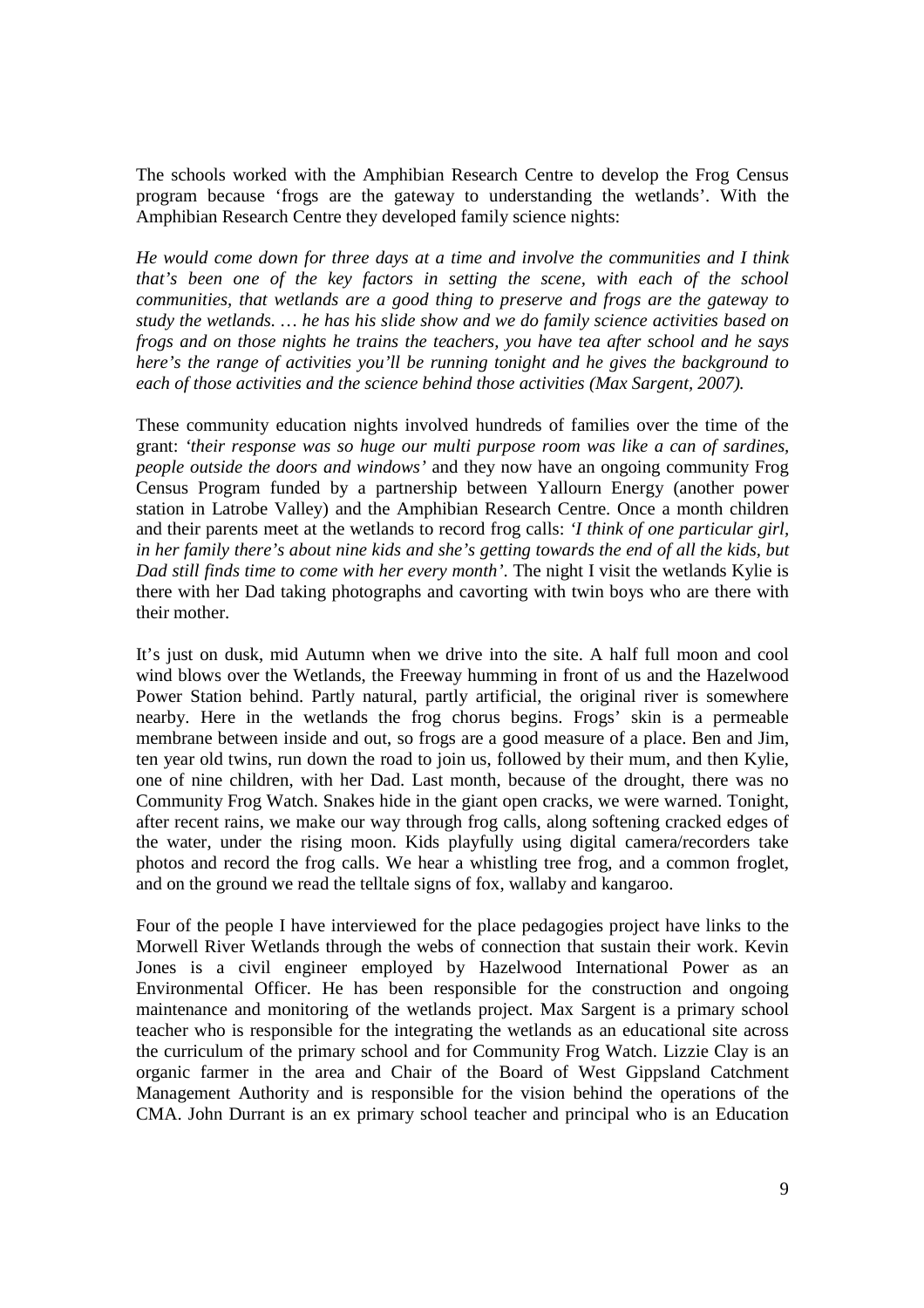Officer with WGCMA and responsible for community consultation processes. I asked them, in semi structured conversational interviews, about the place-making work they do, how they came to be involved in this work and how they understand it as a pedagogy of place. In the following I have selected brief vignettes from these place makers' stories to explore some of the storylines of place and place pedagogies opened up in these conversations in order to explore how we might think of a new paradigm.

# **Place and (vocational) identity**

All four place makers grew up in Melbourne with completely different experiences of place. Place identity is mobile and can be transferred to new places. All have a strong sense of place connected to their sense of vocation. For some this has been a continuous process of development throughout their life and for others it has been more recently learned.

Kevin Jones, for example, didn't experience a sense of place attachment until he moved to Gippsland to work as a civil engineer for Hazelwood Power. He learned about rehabilitation and when the wetland was planned 10 years ago he became involved in the wetland construction and maintenance. He says that he likes *'doing things'* and understands his environmental work through his vocation as an engineer: *'I mean I'm an engineer, and building something to achieve an end result, and the measure of that with the wetlands, is really what habitat it becomes'*. Many of his the stories about the different creatures who have come to inhabit the wetlands reveal the depth of his place knowledge and attachment. A yabby claw left behind by a bird of prey tells its story:

*These little animals scurry, and they stick to the shade or the long grass, and we occasionally see little bush rats, but they're so quick – they scurry in and they've got a little hole somewhere under the roots of a tree, and that's how they stay. Because you watch the swamp areas and that, and they've [birds of prey] got the wings out and the head down, and they're just – a bit like if we were snorkelling, and you're concentrating on say, looking at tropical fish or something, and you're just looking down all the time, and as soon as they see something – (swishing sound) but they have to be quick, because most things – and you're talking frogs, and lizards, and crickets, and maybe something small like a bush rat, they're very fast, that's how they survive – very quick.* 

The wetlands is alive for him and he knows it through his own body. He begins this story by saying that the yabby claw *'was a great lesson'* - he learns, teachers learn and children learn from the intensity of intimate observation repeated over time to read the landscape of this place. One day when talking about a threat to the wetlands, he said, *'over my dead body'*. He experiences this strong sense of identification with the wetlands through his labour, his knowledge, his passion and his commitment. He has watched it grow from the beginning.

Lizzie, on the other hand, draws strongly on her earliest experiences of place and a vocational identity based on a continuity that has expanded over time. She described herself as *'the daughter of Freddie Clay and Joycie and I grew up on a market garden*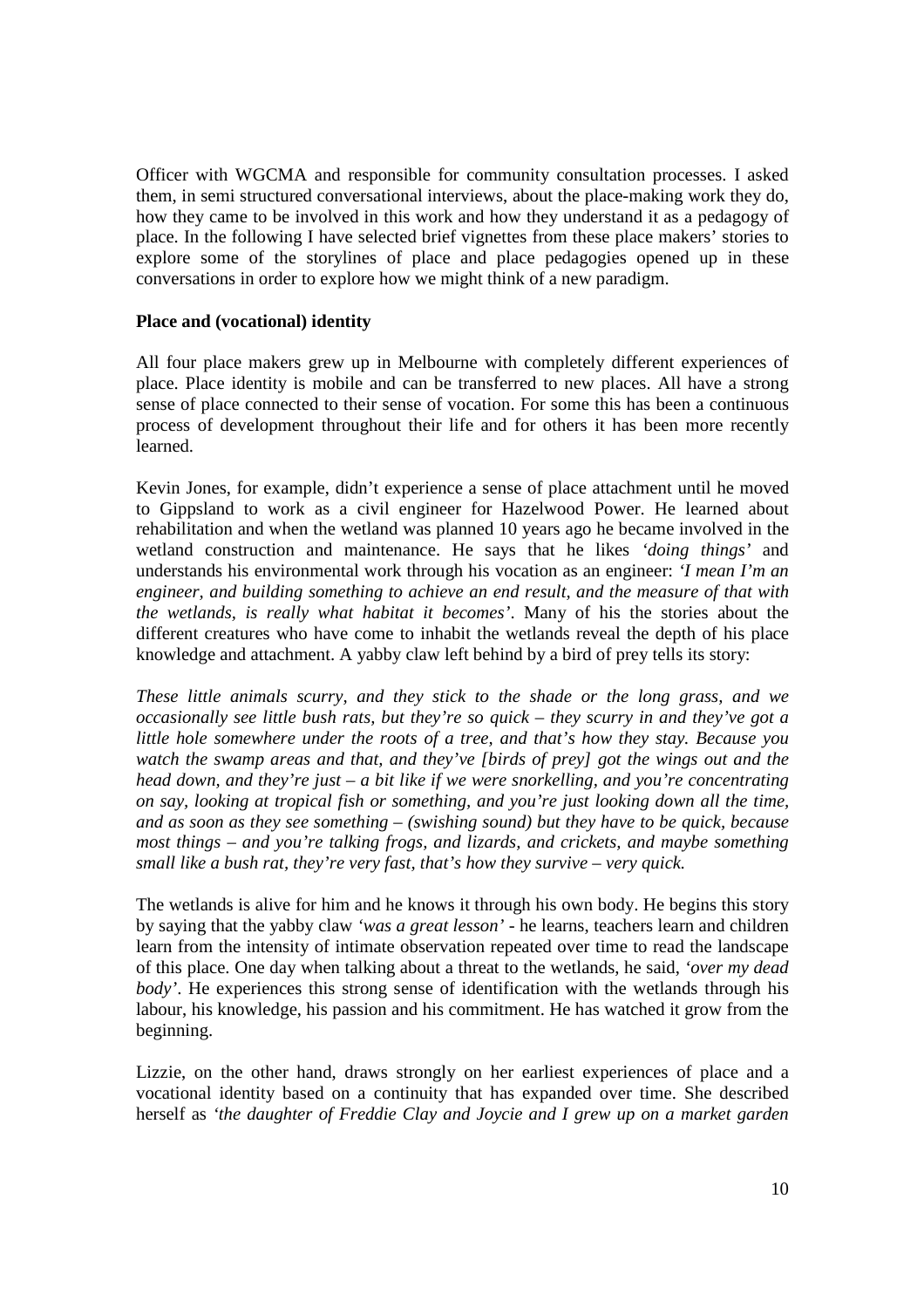*out in the eastern suburbs or Melbourne. So we were farming, you know, growing vegies. Vegie family. And with lots of space, lots of lines of vegies, lots of trying to get out of the dishes and walking around down the paddock with my Dad'*. Her earliest memories of place are sensory memories of the soil:

*I think it was feeling things. Like running around with bare feet in ploughed up ground when it was really hot, because it was kind of a little bit sandy down there, good market gardening ground, sandy loam. And feeling the heat on your feet as you put your foot on the sand and then dug them into the ploughed ground, you could feel the nice coolness underneath.* 

She learned about the soil in her early experiences with her dad, and the importance of soil has been a continuing thread in the development of her vocational identity:

*Freddie was very much into what he did as a market gardener and his soil was his big thing. I can remember running along after him and he'd be telling me, oh this is why the lettuce haven't grown very well here and this is where the water hasn't reached and this is where the fertiliser bin ran out. I can remember one particular time when he just sank to the ground and put his hands in the soil and said, look at this, you could eat this stuff. I didn't really understand what he meant then but later on I did.* Lizzie Clay

In her vocation as an organic farmer, soil is the basis of a new paradigm:

*Soil is the thing that I think has a lot of meaning, has lots of meanings for me. From a practitioner's point of view, from an agriculturalist point of view, it's something that isn't a part of our agricultural culture in the dominant paradigm but it's the focal point of an organic paradigm. And I've just been involved in developing Victorian government's first soil health policy that they've had since 1980's.* 

Storylines of embodied connection to their places are central to their sense of self and vocational identity. It is not just sense of place belonging but a deep knowledge of place learned through their life experiences and their work. Place connection and identity is learned, it changes throughout life and is strongly connected to their sense of vocation. It can be learned in adult hood as well as childhood and in all cases is continuous and involves multiple shifts in perspective throughout life and through vocational transitions. These transitions involve drawing on all forms of learning – formal and informal, vocational and non-vocational, but experiential place-based learning is highly significant. Their place learning is never complete, it is an ongoing and lifelong process, related to their ability to imagine futures and provide intergenerational continuity.

# **Place pedagogies**

As well as being learners each of these place makers has a strong educational role, developing innovative place pedagogies within their own vocational practice and beyond. Five themes have emerged from their practices of teaching and learning which I will briefly discuss in the following:-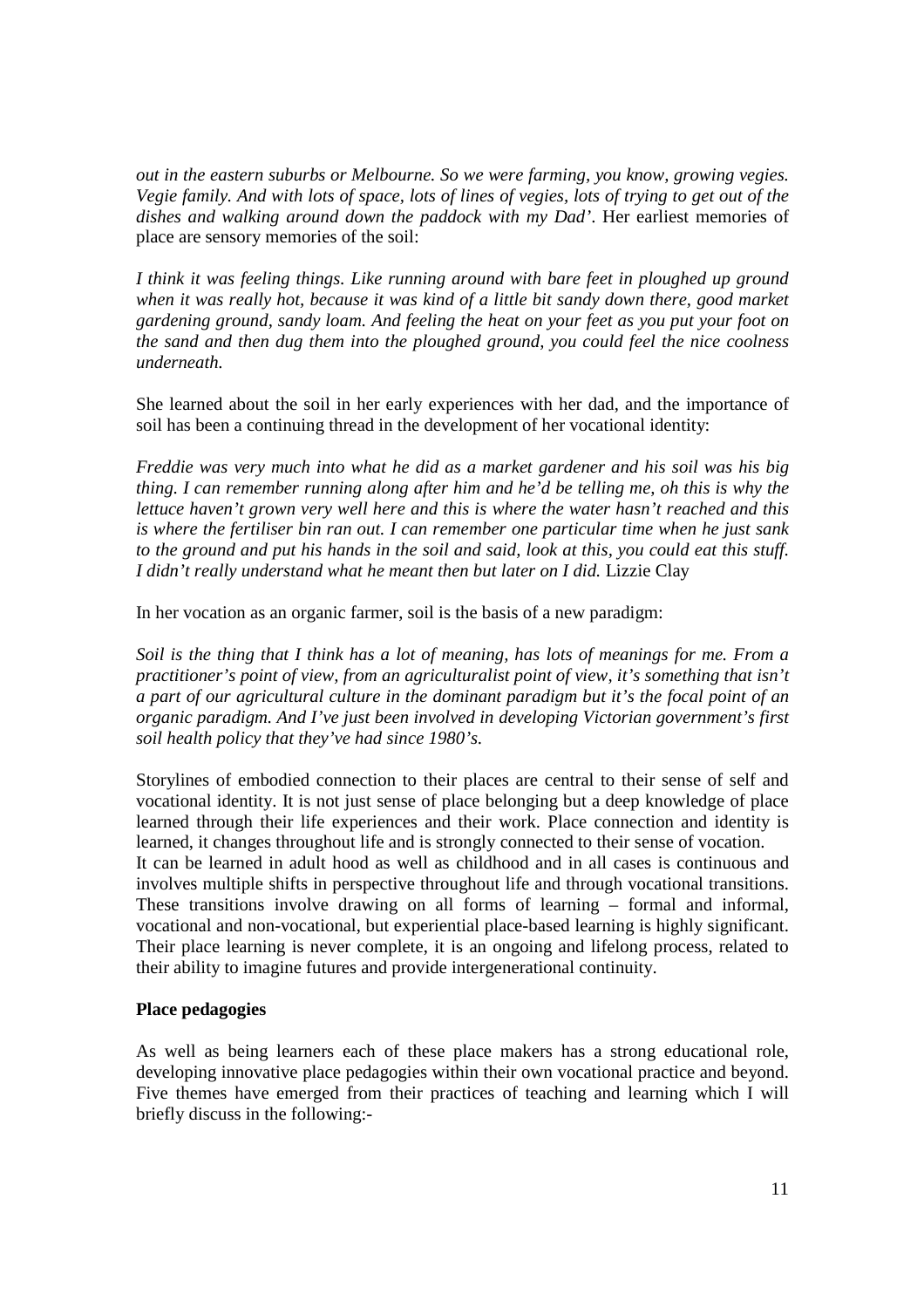- Place-based teaching and learning
- Community capacity building and networking
- Local, regional and global places
- Engaging with Indigenous relationships to place
- Imagining futures and futures thinking

# *Place based teaching and learning*

The teaching and learning practices enacted by these place makers are underpinned by their own connection to place described above, and by their learner orientation. Because they position themselves as continuing learners they are learning with – the place and the people in those places. It is not possible for them to adopt an 'expert' stance or a transmission model of teacher/learner relationship. Their focus is often on the place and how the place itself is pedagogical and this can vary from a single local site like the wetlands to thinking about a region. Lizzie's thinking, for example about what might be an appropriate response to the floods that have devastated the irrigation plain of the Macallister River, for example, illustrates the basis of a regional place based thinking:

*Or maybe we pay him to put in a plantation or encourage him to put a plantation in at this point. Or that we pay him or someone, pay him if it's on his land, to manage this as a big wetland, this place here because that's where the river wants to break out. And if we reinstated the connectivity between the flood plain and the river. So all of these things could slow the flow down, maybe it's just not putting it all into. I mean these ideas, they're just ideas but that's that systemic thinking that I think we need to be using to apply.* 

This pedagogical thinking arises from her knowledge of soil and landscapes, her sense of the importance of the connectivity between the flood plain and the river. They are ideas, not facts and this process of systems thinking will feed into the consultative processes enacted in the pedagogies of the Catchment Management Authority.

# *Community capacity building and collective knowledge*

Knowledge about place can only be known collectively and cannot be owned by any one person. It is ongoing and constructed with the place. It changes as places change affected by weather and climate conditions. Any change in how we relate to our places will require collective knowledge building and action.

All place makers in this study work with community groups and approach the question of developing community capacity and community education from their different vocational identifications. Max, spoke about the hundreds of families that were educated in the community frog census program and their ongoing involvement in Community Frog Census. For him it is the community of children and parents attached to the school. Kevin spoke about the close liaison between the power companies and the communities who supply the labour for power generation and who allow them to operate as they do under a community contract; Lizzie spoke about the farmers markets as an ideal location for conversations about how people might live and farm in a changing climate. John described the processes of community consultation in the CMA and I will quote his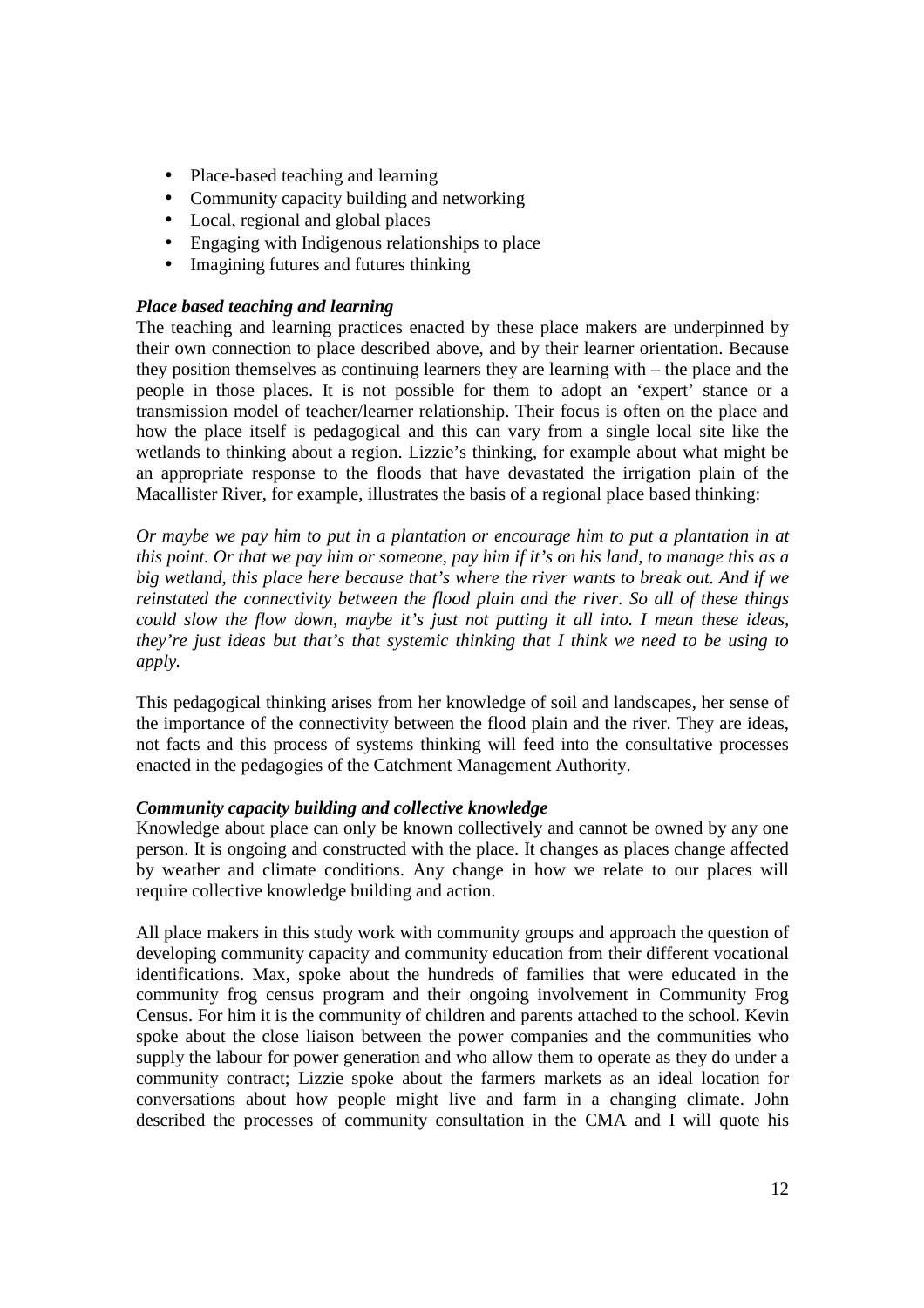example of community capacity building in relation to the 'dilemma' of plantation companies in the Valley because it embodies the challenges of place learning:

*We have begun the discussion with the plantation companies, to work more closely with them. I ran a forum here for our community members, and then for our staff and for our Board, and we had something like sixty or seventy people here, including a lot of our community members, and I ran it as an information forum. I had each of the plantation companies here, including Gippsland Private Forestry, which is mainly farm plantation and forestry. And we had, for about three hours, we just had an information session. So, that was capacity building for everybody. We then took everybody on a tour, not the same day but another day, of – well, anybody who wanted to go, and we had about – we filled the – we just about filled the forty seater bus. We took them around to a number of sites, looking at young plantations, looking at harvesting the plantations. We had presentations from the Mater Plantation Company, the Green Ridge plantations up there, as well as from our own staff and so on. And it was fantastic, it helped to build the knowledge and the understanding of how plantations work, and so on.* John Durrant

Industries in the Valley are a reality and the CMA is interested in developing community capacity to care for their places in the light of industry activities that may cause damage to them. Part of this is to bring everyone into conversation and the community people who participate do so on the basis of their own place attachments and developing place knowledges. The 50-60 community volunteers who make up their consultative groups are linked to 700 organisations across Gippsland. If they give these people tools to spark conversations about some of the complexities they are dealing with in relation to land use there is a huge multiplier effect for their work in capacity building.

The place makers in this study constantly activate networks of place knowledge in relation to their ongoing learning as well, making webs of connection across the region and beyond.

#### *Working with Indigenous relationships to place*

All participants acknowledge, and work with, past and contemporary Indigenous place relationships but again this is ongoing and presented as a work-in-progress. There are stories that deal with issues around reconciliation, supporting children in their Indigenous identities, sharing Indigenous place stories and knowledges in the wetlands, and working out how to work in appropriate ways with local Indigenous people. I will quote just one example here of John Durrant's work with Gunnai/Kurnai Elders and the CMA because of its power in terms of a place pedagogy. John described visiting local Aboriginal organizations and deciding to arrange a meeting of Indigenous Elders and CMA Elders. The Indigenous Elders chose the meeting place,

*And it was the meeting place for Aboriginal tribes, they used to actually, come and meet there, so it was a meeting place, a very special place. It's one of those special places for Aboriginal people. Probably, the most special place in this region. So, the Knob Reserve at Stratford. It's on a bluff overlooking the Evan River. And there's grinding stones,*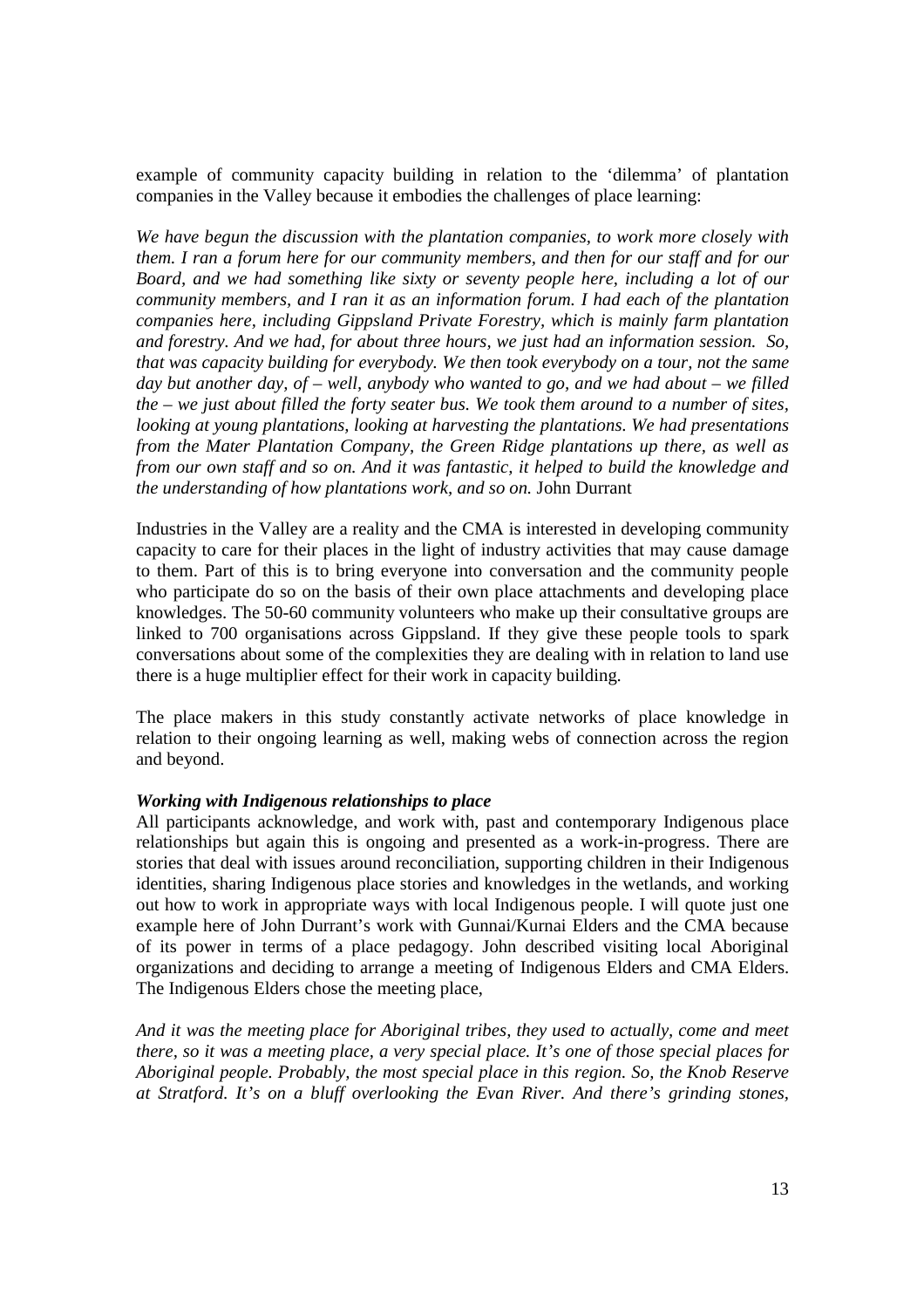*ochre stones - and you can just about visualise the way it was. The sad thing is it was also the site of a mass slaughter. So, it's good memories, but it's got sad memories.* 

The place that the Elders have chosen is not only appropriate as a meeting place but is a place that is profoundly pedagogical. It allows them to tell the stories of a past relationship to the places of Latrobe Valley, but also to acknowledge the painful experiences of colonisation. From this basis a deep and respectful relationship can be built*.* 

*So, we sat around and had this long cup of tea first thing. Then, we went for a walk around the site, and we allowed the elders to talk to us. We did no talking and I … our staff, I said, say very little and ask questions, but, I said, the morning is very much where we want to have the Indigenous people share with us, their story. So, I said, please don't talk, other than just quietly ask questions. I said, it's important for us to get to know them.* 

#### *Thinking locally, regionally and globally*

All place makers were aware that it is no longer sufficient to think of local places as closed and bounded systems and that we need to learn to think locally, regionally and globally. In the wetlands, for example, the extreme drought which dried up all the water and killed the stocks of native fish was seen to be part of the extremes of weather that Australia is experiencing as a result of climate change. Lizzie talked about the challenge of getting people to engage in systems thinking involving the interconnections between all aspects of an ecosystem. In the Catchment Management Authority, John talked about how the community consultative groups are structured to recognise people's very local place attachments and then they have to learn to think regionally. They have a layer of community consultative groups related to local places and then another layer related to regional portfolios such as biodiversity, or water:

*Our portfolio groups are across the whole region, so not parochial. And they're all expected to take a portfolio, so they're expected to move out of their Wellington group to a diversity of portfolio, or water, or whatever it might be, and to look across the whole region. Now, sometimes they'll be a little parochial in that group. They'll say, oh, it's important – and you say, yeah, but what does it mean for the whole region. So, it's good for them to think regionally.* John

The intensity of recent drought, fires and floods in Gippsland meant that people had to think globally about the impacts of climate change, however, it is important to maintain the connections between the local and the global because it is local places that have to be nurtured:

*Yeah, the dilemma with some people, and you would understand this from the academic level, is that sometimes people can't get down from the clouds, they're thinking just so theoretically and academically, and globally, or whatever, that it becomes of little practical use. So, one of the things that we have to keep, some use, it's so important to think globally and nationally, and all that sort of stuff, but at the same time we have a*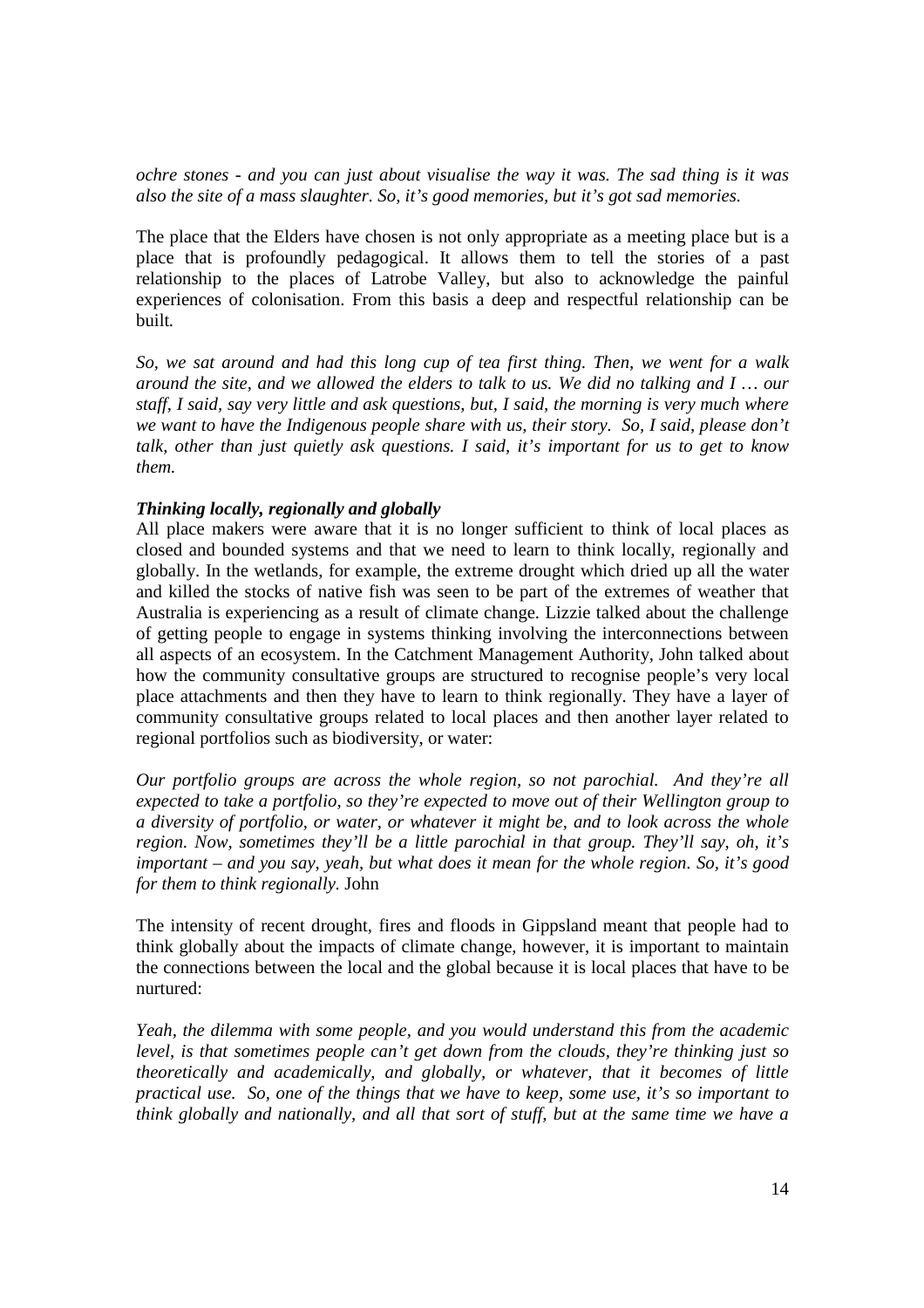*region that's been – Gippsland's been devastated by fire. We have to deal with that, we have to deal with people and communities.* John

# *Imagining futures, futures thinking*

One of the strongest and most surprising characteristics of the conversations I had with these place makers was the extent to which they engaged in futures thinking. They had a long term vision and embraced a future of risk, complexity and imagination. They employed this as a strategy in their own thinking and learning and in the practices they invited others to engage in. Futures thinking is about encouraging conversations about complexity and risk, it is concerned with intergenerational longevity, and it involves employing creative and innovative pedagogies and approaches.

The context of change, risk and complexity for Gippsland is the extremes of climate experienced as a sequence of drought, fires and floods:

*Then the fires came along and created another huge impact, one of the worst fires we've ever had. The fires were so intense in some areas that rocks in the middle of rivers exploded with the heat. Now, that has never happened before. … Then came the heavy rainfall in June. It was so extreme in some of the areas that the landscape shifted in such a way that it changed the river valley, or changed valleys, in such a way that hasn't been seen for a thousand years. So, in other words there was landscape change, because some of the valleys have changed in a way that's never, you know, like, almost like a glacier will change – dramatic change, huge change. Whole hillsides just disappeared. So, we went from drought, to fire, to flood, and now, second flood.* 

In Lizzie's terms, how do we learn to farm in a changing climate, or more generally, how do we learn to live and operate in a changing world?

*…providing opportunities for people to process their thoughts in a very quick, fast changing world where futures are no longer really clear and we really need to be thinking about multiple futures and how to manage, risk manage, possibilities of dozens of different sorts of futures. How do we get communities to go along with that or to approach things like that. Water, fire, floods, bush. It's all very uncertain. I think it's really important that we find engaging ways to get people to be thinking systemically I guess, thinking about all that complexity.* 

John described an exercise where 40 community members were invited to use creative processes to *'unpack a bit of a vision of what each of those catchment eco-systems really means in terms of values and what they value, what they think the community values, threats and maybe a future direction for each of them'*. Kevin Jones told a story about the capacity of frogs in Lake Eyre to go into torpor and survive for decades and the wonder of the frogs returning after rain to the wetlands. The native fish all died out in the drought and this year he will replace the stock of native fish, *'and at that point, if we reach that, we've actually completed the wetlands project, well that'll be year eight of, I don't know, a thousand, so a long way to go, but we've given it a flying start'*. Futures thinking thinks in terms of geological time, of place, and imagines the capacity of place to regenerate. I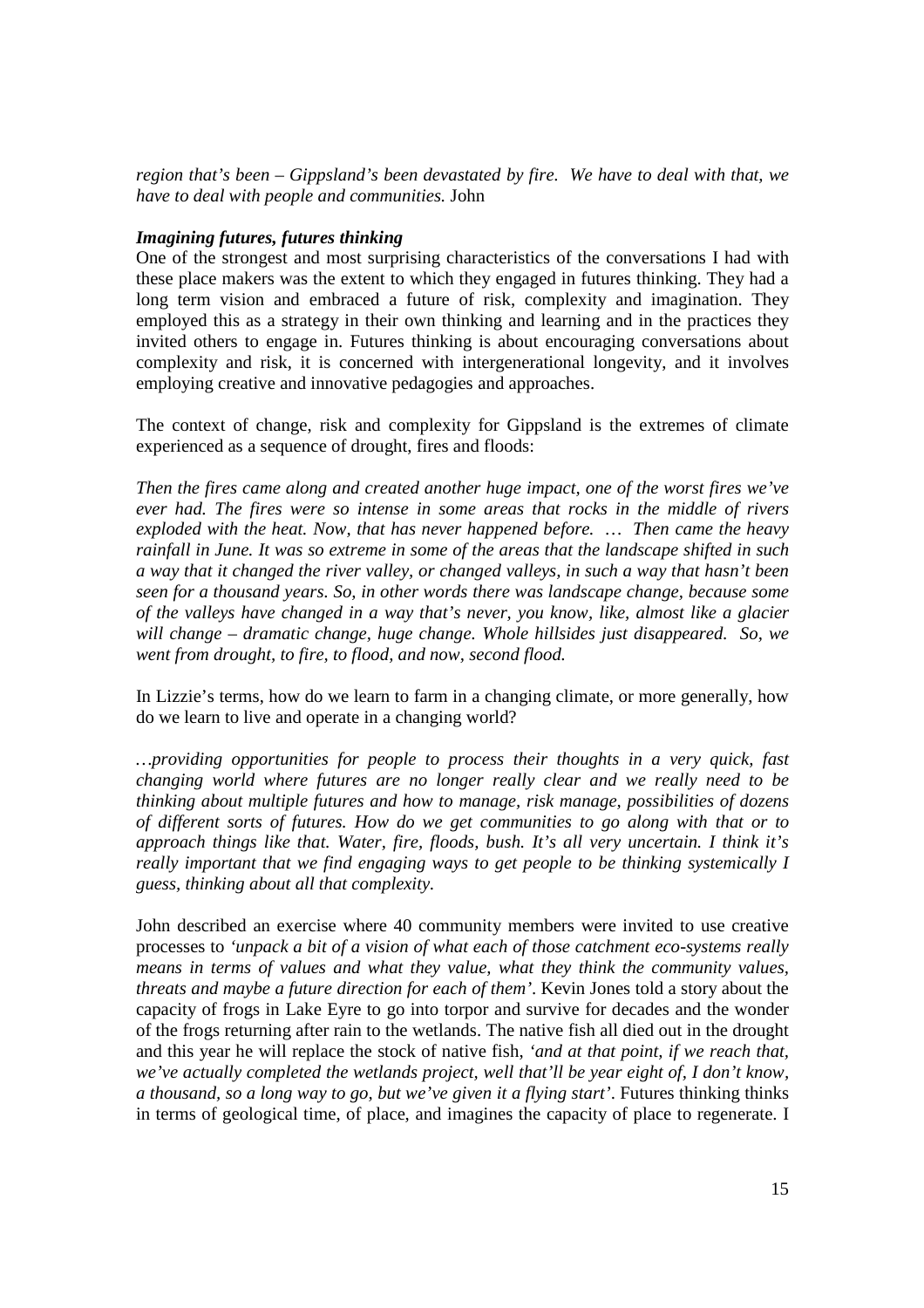missed out on Community Frog Census on the night the flood waters arrived at the wetlands but got an email from Max reporting on the excitement:

*The wetlands experience was exceptional tonight. We watched the floodwaters filling the wetlands, to cover the sampling platform steps, over a period of an hour. It was fascinating to watch. The depth pole was 75 cm on arrival and went over 1200cm within the hour and soon the pole was submerged. The last photo, in the dark, had the reflection from the eyes of a spider as the last sight just before the pole went under.* 

Max worries about who will carry on the work of learning from the wetlands when he retires. Our solution to the problem of intergenerational succession is to teach the teachers and we have become involved in a program that integrates the Morwell River Wetlands activities into the vocational education of teachers.

#### **Thoughts for discussion**

I am not going to offer any conclusions to this paper, just some observations and ideas that might be a basis for further discussion.

My sense, as with others in Latrobe Valley, is one of urgency to find solutions that are social as well as ecological, addressing some of the serious issues faced by people and places in the Valley at this point in time. The VET system has failed Latrobe Valley. There is a desperate skills shortage, to the extent that new developments are being rejected by the Victorian Department of Regional Development because we cannot supply the labour. There is a huge potential labour market of unemployed people, many of whom have experienced intergenerational poverty, unemployment and extreme socioeconomic disadvantage. There is an Adult and Community Education system that could potentially reach these people that is a radically under funded and colonised by narrow economic thinking and narrowly conceived educational outcomes. There is the challenge of climate change both as a discourse that stereotypes people in the Valley as responsible for the emissions of the power stations, and as an effect in drought, extreme weather events such as fire and floods. These clearly require a different educational response, and one which is potentially being developed by people working at the 'coalface' as it were.

I have outlined the elements of a new paradigm and practices above. These are some of the ways that I think they could be taken up by a new system of vocational education and training in the future:

- 1. Put place on the agenda.
- 2. Develop a new paradigm of teaching and learning that includes developing collective rather than individual response, values Indigenous knowledges, teaches people to think locally, regionally and globally, and employs futures thinking.
- 3. Develop a stronger tradition of independent empirical research.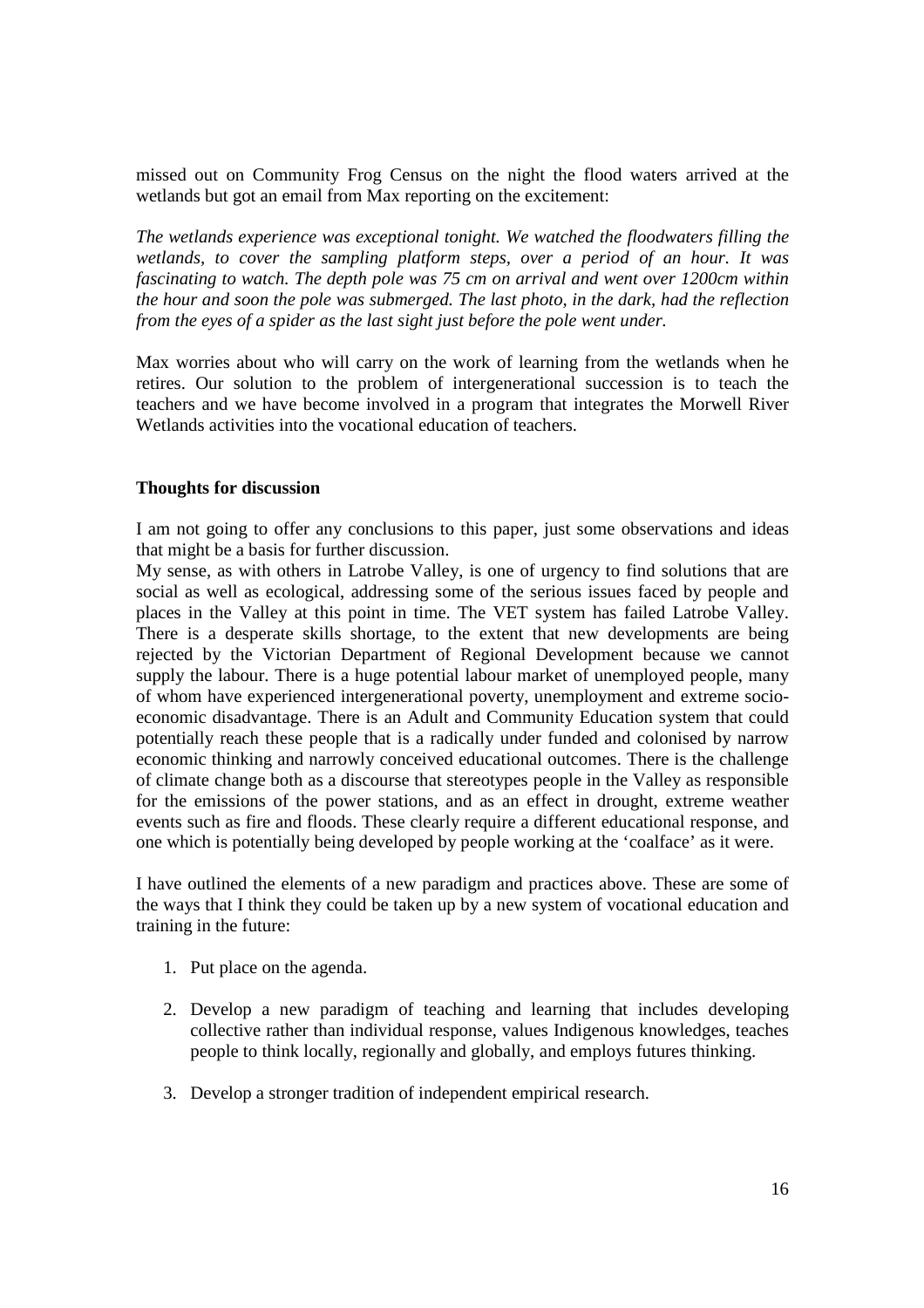- 4. Re-claim the terms 'vocational' and education. The word 'vocation' comes from the Latin, *vocare,* meaning to call, originating in the idea of a divine call to the service. It is defined by the Oxford Dictionary as a strong feeling of suitability for a particular career or occupation; a person's employment or main occupation, especially regarded as particularly worthy and requiring great dedication; and a trade or profession. Taken together these ideas suggest a strong personal identification with the occupation for which one is trained, such that the identity of the person is tied up with the meaning that being in that occupation gives to one's life. This has important implications for how we think about vocational education, in particular the vocational education of vocational educators.
- 5. Adopt a whole systems approach to how we think about vocational preparation which includes the current skills based VET system, the ACE sector, and the community sector and understand what they each have to offer, how they can inform each other, and work together for common outcomes.

VET is a crucial sector in the education spectrum. It has responded to the need for skilled workers in the past, but the urgency for practices that will ensure a sustainable future presents new needs and unfamiliar challenges to adult educators. It is imperative to take up those challenges with fresh, forward looking thinking and new approaches to the education of adults.

#### **References**

- Falk, I. and Balatti, J. 2004, Identities of place: Their power and consequences for VET, Published proceedings of AVETRA. http://avetra.org.au PA 060FalkBalatti.pdf
- Falk, I. ed. 2001, Learning to Manage Change: developing regional communities for a local-global millennium, fulltext available NCVER website, http://www.ncver.edu.au/pubs/falk2001/index.htm NCVER, Adelaide.
- Gelade, S. and Stehlik, T. 2004, Exploring locality: the impact of context on Indigenous vocational education and training aspirations and outcomes, accessed NCVER website 16/3/08, NCVER, Adelaide.
- Gieryn, T.F. 2000, Annual Review of Sociology, Vol 26, pp 463-496.
- Goldney, D. Murphy, T. Fien, J. and Kent, J. 2007, Finding the common ground: Is there a place for sustainability education in VET?, accessed NCVER website 16/3/08, NCVER, Adelaide.
- Gruenewald, D. 2003, Foundations of Place: a multidisciplinary framework for placeconscious education, American Educational Researcher, Vol. 40, Issue 3, pp 619-637
- Gulson, Kalervo N. and Symes, C. 2007, Spatial Theories of Education: Policy and Geography Matters, Routledge, New York.
- Sanguinetti, J., Waterhouse, P. and Maunders, D. 2004, The Ace Experience: pedagogies for life and employability, how generic skills are fostered in adult and community education, Published conference proceedings of the Australian Association of Research in Education Conference, University of Melbourne, Melbourne. http://aare.edu.au mau04227pdf